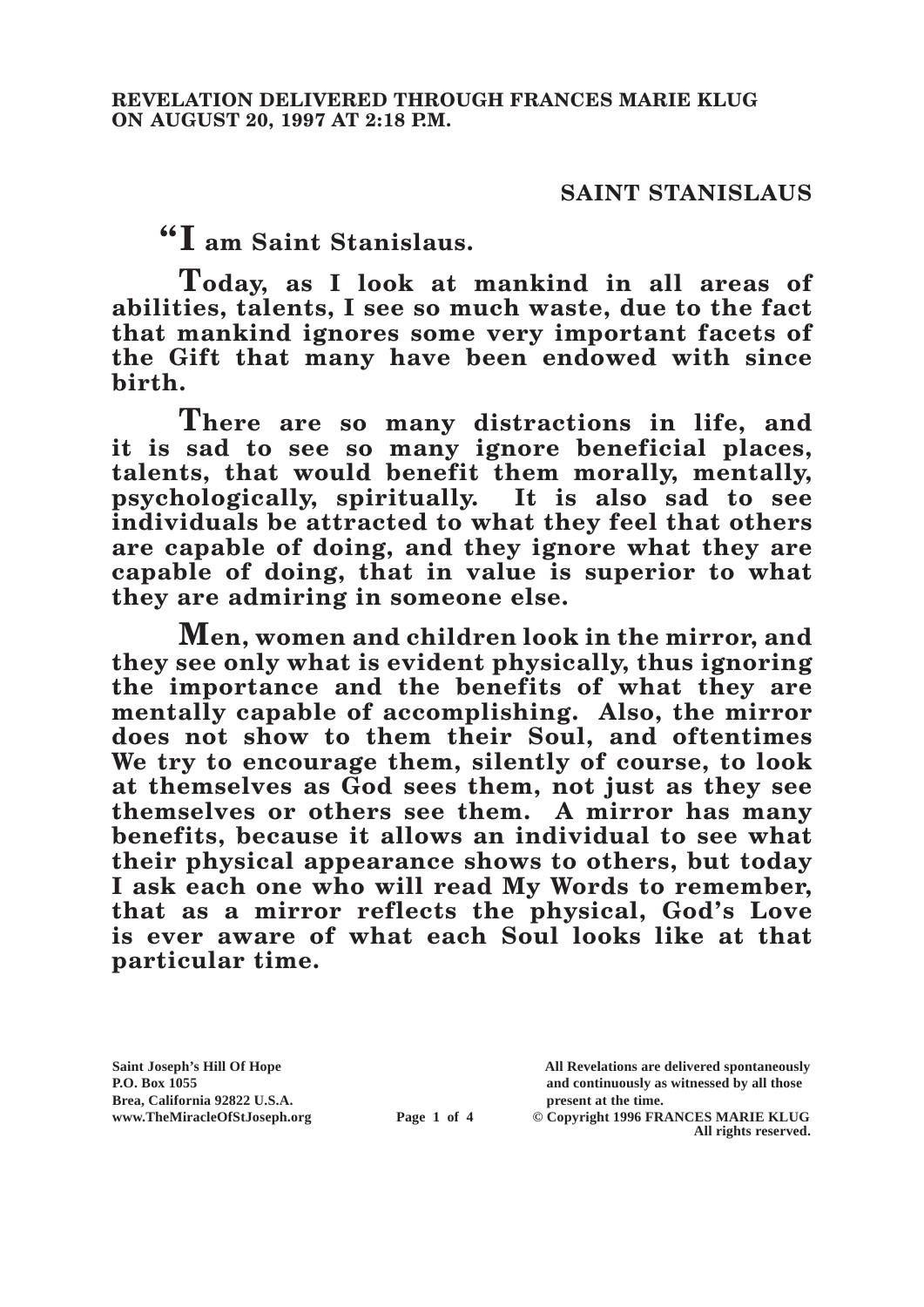**Most men, women and children never think of the Soul, because they feel and see and understand that the Soul is not evident, and that only their physical is what counts. This, of course, must change. The Father is fully aware of what each one's Soul looks like every moment of every day, because the Soul is a Portion of Him, and everything that reflects in an individual's Soul touches Him in a way, in a manner, not understandable to man's mentality, but nevertheless, it is a Fact.**

**When an individual says a prayer silently, asking for a favor, he or she feels that they are in contact immediately, and they are being heard for whatever they are in need of, or desiring help for. Think about this, and see the rational understanding that man has with The Divine every moment of every day. Then does it not sound reasonable that if this communication is so immediate, would not God be aware of the condition of an individual's Soul at all times? The connection is obvious, the realization obvious. As man says, 'Logic speaks for itself.'**

**We hear a short prayer. Sometimes it is just a plea for a small item, a small favor. Other times it is heard with a desperation, a begging for something good to happen, to be accomplished. All prayers are heard, because as man communicates with man, man does not always get an immediate reply, but every plea to God, every prayer, every request is heard, and is answered in the manner The Father decrees to be best at that time.**

Brea, California 92822 U.S.A.<br>
www.TheMiracleOfStJoseph.org<br> **Page 2 of 4** © Copyright 1996 FR.

**Saint Joseph's Hill Of Hope All Revelations are delivered spontaneously P.O. Box 1055 and continuously as witnessed by all those** 

**Page 2 of 4** © Copyright 1996 FRANCES MARIE KLUG **All rights reserved.**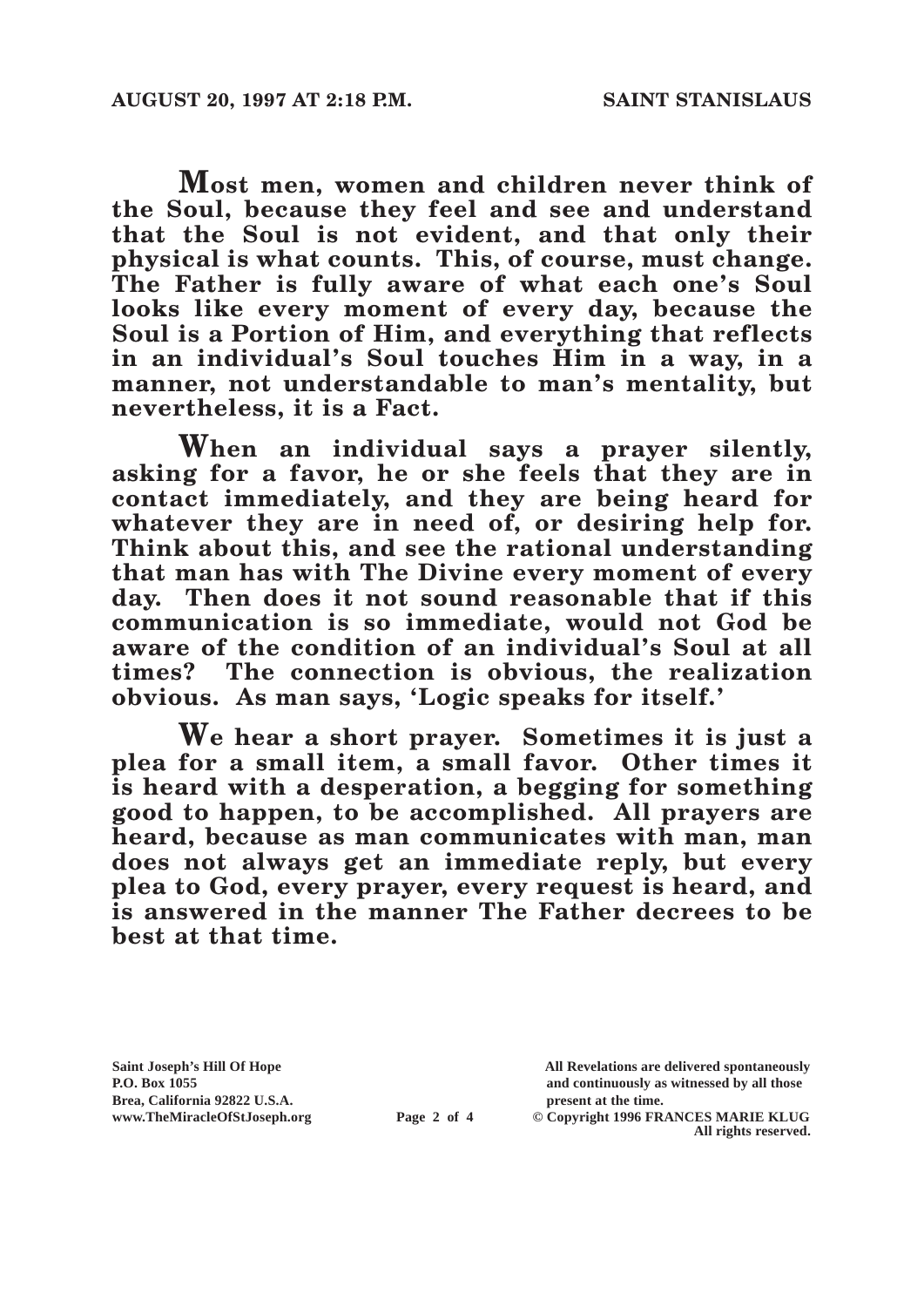**Faith in God is a Gift of Divine Love, and those who feel they do not have it, miss so much in Companionship, in Hope. Mankind must learn that at the moment of conception every human being has a Closeness with God that no other living thing has.**

**The Father, in creating human life, instilled into each human life Something of Himself, giving to mankind the desire that nothing else has, and that is to live Forever in a Greater State of Being. Mankind must remember the fear of being lost is a natural feeling. Remember every day to apply this to your life, through your Soul that is a Portion of God.**

**Human beings have so many things to be thankful for. Abilities abound in every human life. Even when they are not seen, they are there to be used in some form, some manner, some way, some degree. Mankind, in the design The Father so generously gave, was to give mankind sight, hearing, motions, the ability to think, to learn, to practice in many areas physical aspects; also, to be able to use all that an individual has, to return to God in a state wherein the Soul is not just the Communication, but the Representative of the individual when the time comes.**

**This Miracle has instructed mankind in so many Personal Ways on the Beauty of What man has that is Part of God. Mankind often forgets, or ignores, or rejects the Personal Communication that he or she always has with The Holy Trinity. The Soul, though an individual cannot hear It, many times influences the individual to choose what is best, and the individual takes all the credit. This, of course, is in The Father's** 

Brea, California 92822 U.S.A.<br>
www.TheMiracleOfStJoseph.org<br> **Page 3 of 4** © Copyright 1996 FR.

**Saint Joseph's Hill Of Hope All Revelations are delivered spontaneously P.O. Box 1055 and continuously as witnessed by all those** 

**Page 3 of 4** © Copyright 1996 FRANCES MARIE KLUG **All rights reserved.**